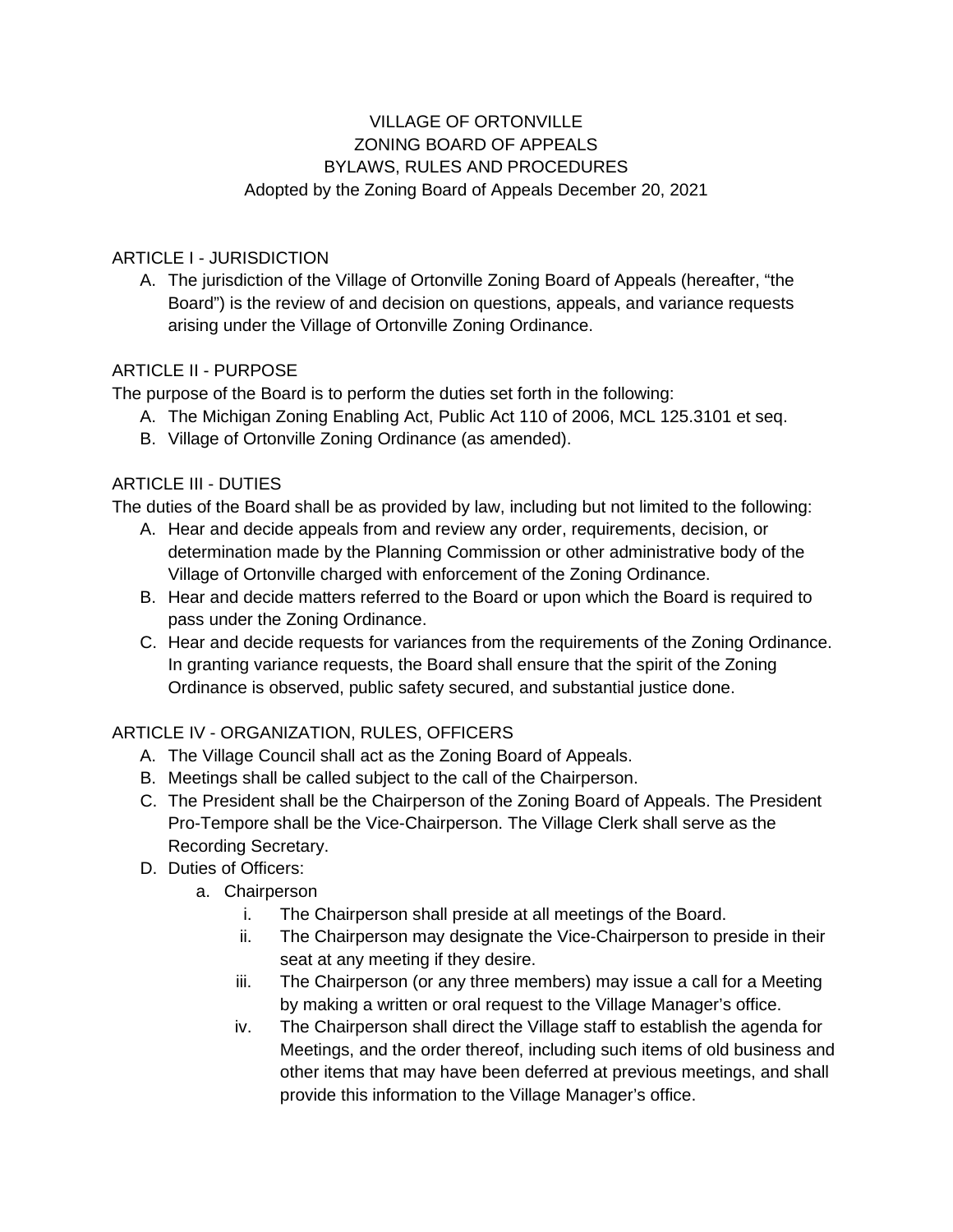- v. Sign such correspondence and documents as may need the signature of the Chairperson.
- b. Vice-Chairperson
	- i. The Vice-Chairperson shall preside at meetings of the Board in the absence of the Chairperson, or when requested to do so by the Chairperson.
	- ii. The Vice-Chairperson shall perform all duties of the Chairperson when the Chairperson is unable to perform their duties or when requested by the Chairperson.
- E. Village Clerk/Recording Secretary
	- a. The Village Clerk/Recording Secretary shall record the proceedings of a meeting of the Board. Copies of the draft minutes of the proceedings shall be available at the Village Office and electronically by request for public review within eight business days, and shall be sent with the agenda of subsequent meetings.
	- b. The Village Clerk/Recording Secretary shall conduct such correspondence as they may deem necessary, or that they may be requested to conduct by the Chairperson or Board as a whole.
	- c. The Village Clerk shall sign such documents as deemed necessary.
- F. A quorum shall consist of a majority of the entire Board membership.
- G. Meetings will be held whenever the Chairperson or three members believe it is imperative and necessary, by advising the Village Manager's office either orally or in writing, and designating those items to be placed on the agenda. At least three days' notice of a meeting shall be given to the members. Notice of a meeting will be given by electronic mail, regular mail, personal delivery, or by telephone or personal contact, as deemed necessary.
- H. All meetings shall be open to the public.
- I. The agenda, along with all support information, will be provided to the Board no later than three days prior to the meeting. Meeting packets will be available electronically, a printed version can be picked up at the village office, or delivered to the trustee's place of residence upon request.
- J. Copies of the draft minutes of the prior meeting or meetings shall be available at the Village Office and electronically by request for public review within eight business days, and shall accompany the meeting agenda. Board minutes may be combined with Village Council minutes.
- K. Additional background information that is pertinent to items on the agenda of meetings shall be forwarded with copies of the agenda.

## ARTICLE V - PARLIAMENTARY PROCEDURES

- A. The Board shall be governed by the Michigan statutes regulating planning and zoning; these By-Laws adopted on December 20, 2021, as amended; these parliamentary rules and procedures; and the Michigan Open Meetings Act.
- B. Voting shall be by voice vote as long as it is unanimous. If not unanimous, then there shall be a roll call vote.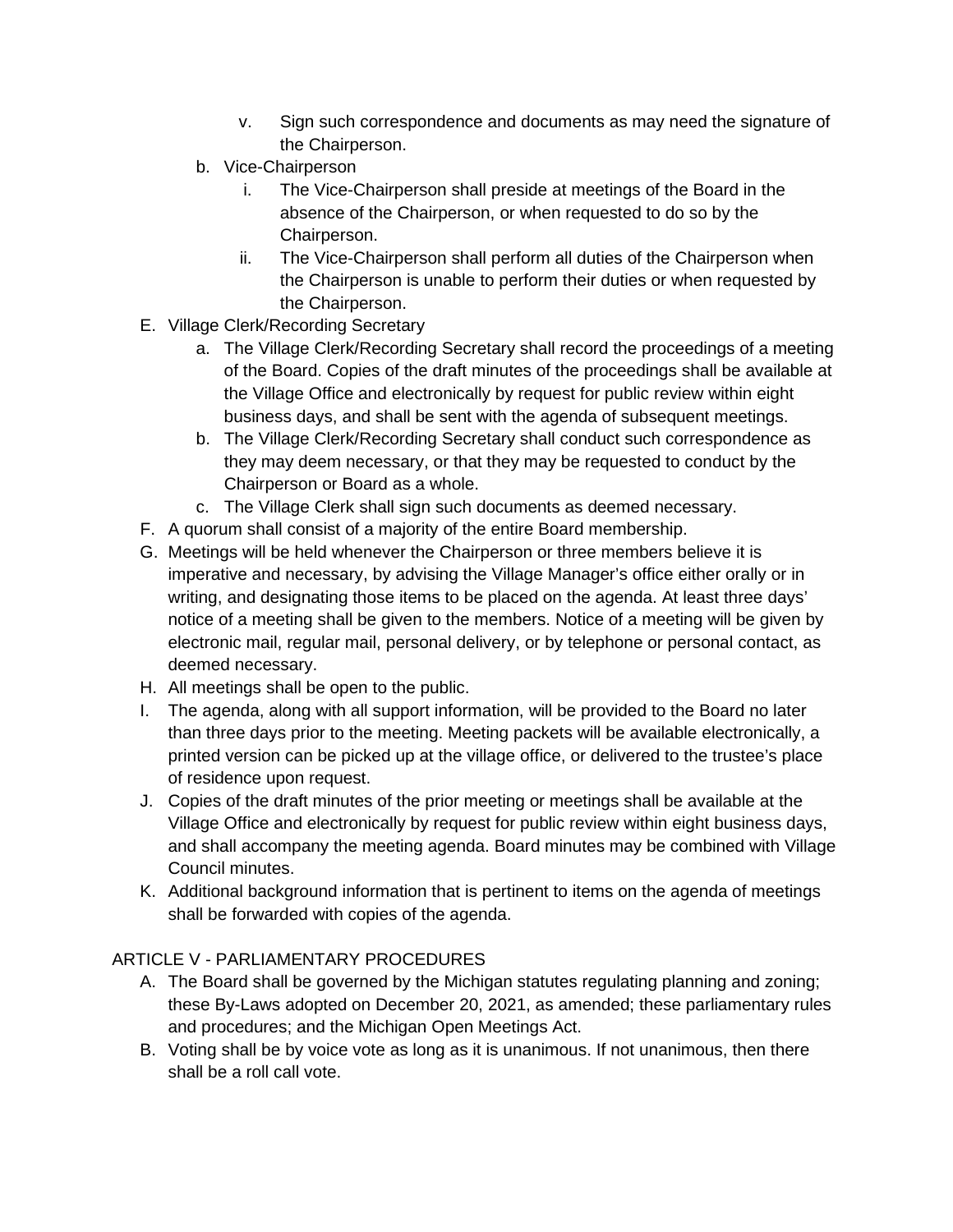- C. The member serving as Chairperson at any meeting does not lose the right to vote when presiding at a meeting.
- D. A majority of the entire Board shall be required to pass any official action, unless a greater majority on a specific motion being voted upon is required by law.
- E. Members of the Board shall vote on all matters, but may abstain from voting upon a matter in which the member has a direct or indirect financial or personal interest, or for other good and sufficient reason.
- F. Rules of Order
	- a. Except as otherwise provided in these by-laws all business of the Board shall be generally conducted according to Roberts Rules of Order. However, strict compliance with Roberts Rules of Order is not required.
	- b. Notice of regular meetings shall conform to all requirements of law.
- G. PUBLIC HEARINGS. If there are several separate items to be heard at one Public Hearing, the same procedures shall be followed for each.
	- a. Agenda for Public Hearings.
		- i. Chairperson opens Public Hearing
		- ii. Chairperson states purpose of hearing and rules of procedure as deemed necessary by the Chairperson, including processes for submission of written testimony
		- iii. Presentation by staff summarizing the item
		- iv. Questions from Board members to staff
		- v. Presentation by applicant
		- vi. Questions from Board members to applicant
		- vii. Testimony from public
			- 1. Presentation of written comments
			- 2. Presentation of oral comments
				- a. Supporters of request/issue
				- b. Opponents of request/issue
		- viii. Concluding comments from applicant
		- ix. Concluding comment of staff
		- x. Concluding questions or comments from Board members
		- xi. Chairperson closes Public Hearing
	- b. If the hearing is on an issue proposed by staff and there is no applicant, agenda items (v), (vi), and (viii) shall be eliminated and the public shall be heard on the issue.
	- c. The Chairperson may rule out-of-order any comments that are non-germane, derogatory, disruptive, or repetitive.
	- d. The Chairperson may order any disruptive person from the room. In the event of general disruption, the Chairperson may recess the meeting.

## ARTICLE VI - PROCEDURE FOR AMENDING BY-LAWS

These by-laws may be amended by a concurring vote during any meeting, provided that all members have received an advance copy of the proposed amendments at least three days prior to the meeting at which such amendments are to be considered. These by-laws will be reviewed